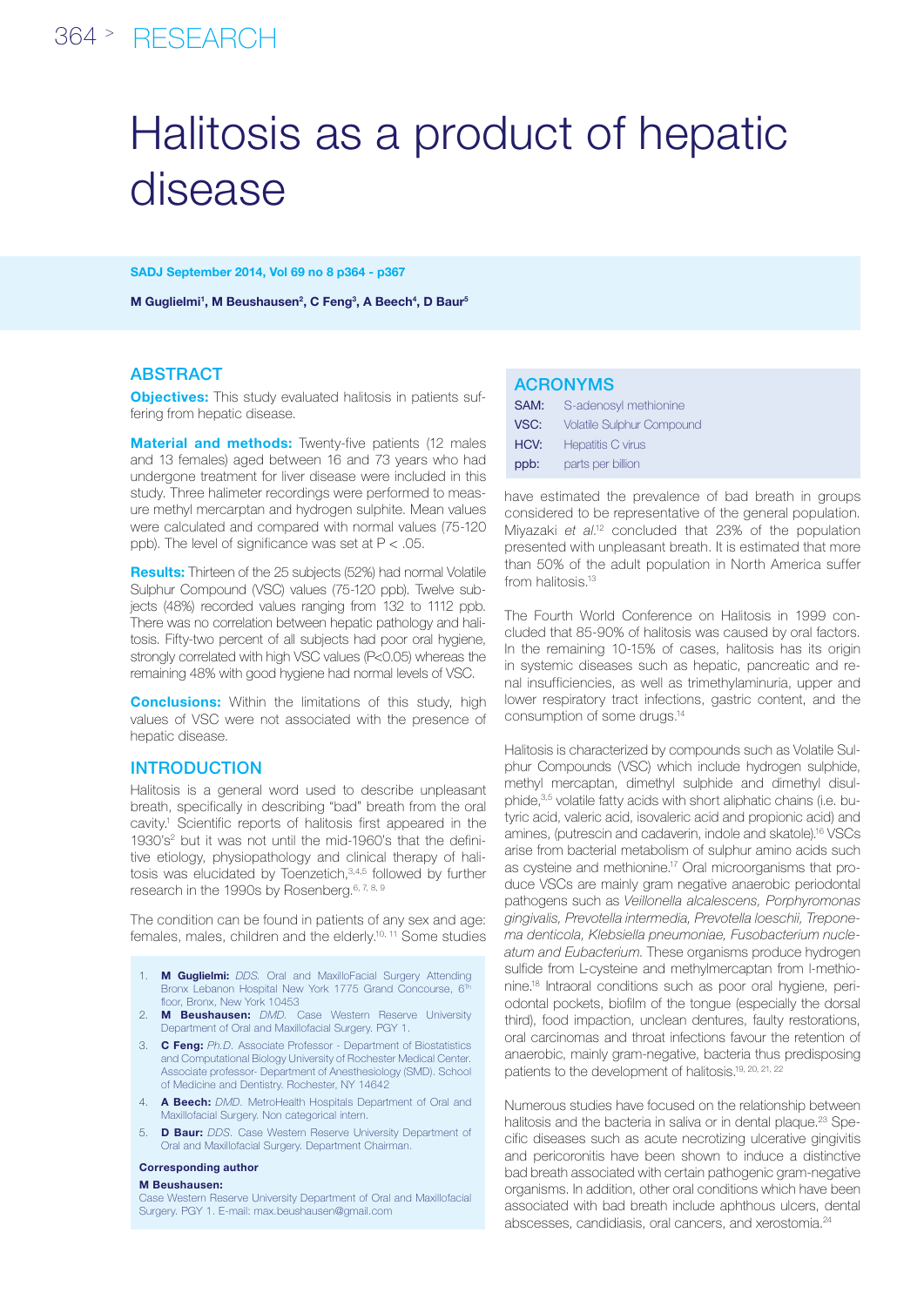# www.sada.co.za / SADJ Vol 69 No. 8  $RFSFARCH \sim 365$

Halitosis appears to be a multi-factorial disease that requires a multidisciplinary approach in which dentistry plays an important role.10 Among the extra-oral predisposing factors for halitosis, fasting and morning breath are associated with temporary bad breath. This is the result of stagnation of epithelial cells and food debris combined with an overnight decrease in salivary flow.25 Certain hormonal changes that occur during ovulation, menstruation, pregnancy and menopause,26 as well as extra-oral diseases such as chronic sinusitis, tonsillitis, bronchitis, diabetes mellitus, hepatic failure, renal failure, and carcinoma of the lung have also been associated with oral malodour.<sup>24</sup>

There have been reports evaluating the presence of halitosis in patients with liver disease but these have not considered the periodontal status and oral hygiene.<sup>30, 31, 32</sup>

The objectives of this study were to assess the relationship between hepatic pathology and halitosis and also to evaluate the role of oral hygiene and condition.

#### Material and Methods

Twenty-five subjects, 12 males and 13 females, with a mean age of 59 years (range 16 to 73), undergoing medical treatment at the Department of Gastroenterology and Internal Medicine at the University La Sapienza, Rome, Italy, were included in this study. A dental history of the subjects was obtained, which included the oral hygiene status (assessed by the presence of plaque and calculus, gingival bleeding during tooth-brushing and gingival hyperplasia); self-assessment of breath or bad taste during the day; oral hygiene procedures (brushing; flossing; tongue scraping, use of mouth rinse); smoking and/or alcohol habits and diet (including the use of spices). Patients were classified as having poor oral hygiene if plaque was present in addition to at least two other clinical parameters i.e. calculus, gingival bleeding or gingival hyperplasia. Oral hygiene status was defined as good if neither plaque nor calculus were detected even in the presence of gingival bleeding and gingival hyperplasia.

Halitosis was assessed utilizing the Halimeter (Halimeter RH-17k, Interscan Corporation, Chatsworth, CA). The instrument is composed of a semiconductor sensor that catalyzes an electrochemical reaction, with production of an electric impulse directly proportional to the specific concentration of the Volatile Sulphur Compounds (VSC); a control panel, digital display, small Teflon tube for survey of the air sample, an engine pump to generate a vacuum for the aspiration of the oral air, an on/off switch and a calibration adjustment. The Halimeter measures the levels of VSC in a semi-quantitative manner, being especially sensitive to hydrogen sulphide. Dimethyl sulphide and methyl mercaptan are also detected, but the response of the instrument to these gases is about 50% less than it is to hydrogen sulphide. According to the manufacturer there is decreasing sensitivity in the following order: hydrogen sulphide > methyl mercaptan > dimethyl sulphide. The data was expressed in parts per billion (ppb) and the normal range is between 75-120 ppb.

Immediately prior to the examination the subject was instructed to keep his/her mouth closed for three minutes. A disposable 6.5 mm plastic straw was attached to the air inlet of the monitor. The subject was instructed to insert the straw into the oral cavity so that it extended approximately 4cm

| Table 1        |                          |                      |                      |                      |      |                |         |
|----------------|--------------------------|----------------------|----------------------|----------------------|------|----------------|---------|
|                | <b>Liver Pathology</b>   | <b>Measurement 1</b> | <b>Measurement 2</b> | <b>Measurement 3</b> | Ave  | <b>Std Dev</b> | Hygiene |
| $\mathbf{1}$   | Cirrhosis; HCV+          | 307                  | 396                  | 312                  | 338  | 50             | Poor    |
| $\overline{2}$ | Cirrhosis; HCV+          | 830                  | 1319                 | 1187                 | 1112 | 252            | Poor    |
| 3              | Cirrhosis; HCV+          | 201                  | 213                  | 183                  | 199  | 15             | Good    |
| 4              | Cirrhosis; HCV+          | 89                   | 101                  | 96                   | 95   | 6              | Good    |
| 5              | Cirrhosis; HCV+          | 87                   | 83                   | 82                   | 84   | 2.6            | Poor    |
| 6              | Cirrhosis; HCV+          | 120                  | 124                  | 111                  | 118  | 6.7            | Good    |
| $\overline{7}$ | Cirrhosis; HCV+          | 168                  | 154                  | 158                  | 160  | 7.2            | Poor    |
| 8              | Cirrhosis; HCV+          | 89                   | 99                   | 90                   | 92   | 5.5            | Good    |
| $\Theta$       | Cirrhosis; HCV+; HBV+    | 93                   | 100                  | 104                  | 99   | 5.6            | Good    |
| 10             | Cirrhosis; alcohol       | 460                  | 448                  | 459                  | 455  | 6.7            | Poor    |
| 11             | Cirrhosis; alcohol       | 89                   | 58                   | 54                   | 67   | 19             | Good    |
| 12             | Cirrhosis; alcohol       | 544                  | 657                  | 624                  | 608  | 58             | Poor    |
| 13             | Cirrhosis; alcohol       | 122                  | 74                   | 65                   | 87   | 31             | Good    |
| 14             | Cirrhosis; alcohol       | 132                  | 126                  | 138                  | 132  | 6              | Poor    |
| 15             | Cirrhosis; alcohol       | 88                   | 84                   | 85                   | 85   | 2.1            | Good    |
| 16             | Cirrhosis; cryptogenic   | 98                   | 78                   | 90                   | 88   | 10.1           | Good    |
| 17             | Cirrhosis; cryptogenic   | 128                  | 124                  | 111                  | 121  | 8.9            | Good    |
| 18             | Cirrhosis; cryptogenic   | 90                   | 88                   | 89                   | 89   | $\overline{1}$ | Good    |
| 19             | Cirrhosis; cryptogenic   | 91                   | 82                   | 82                   | 85   | 5.2            | Good    |
| 20             | Hepatitis; chronic; HCV+ | 1014                 | 803                  | 264                  | 693  | 387            | Poor    |
| 21             | Hepatitis; chronic; HCV+ | 199                  | 142                  | 162                  | 167  | 29             | Poor    |
| 22             | Hepatitis; chronic; HCV+ | 80                   | 76                   | 82                   | 79   | 3.1            | Good    |
| 23             | Celiac Disease           | 320                  | 163                  | 144                  | 209  | 96.6           | Poor    |
| 24             | Edatoblastoma            | 242                  | 154                  | 234                  | 210  | 48.7           | Poor    |
| 25             | Liver transplant         | 940                  | 600                  | 1020                 | 853  | 223            | Poor    |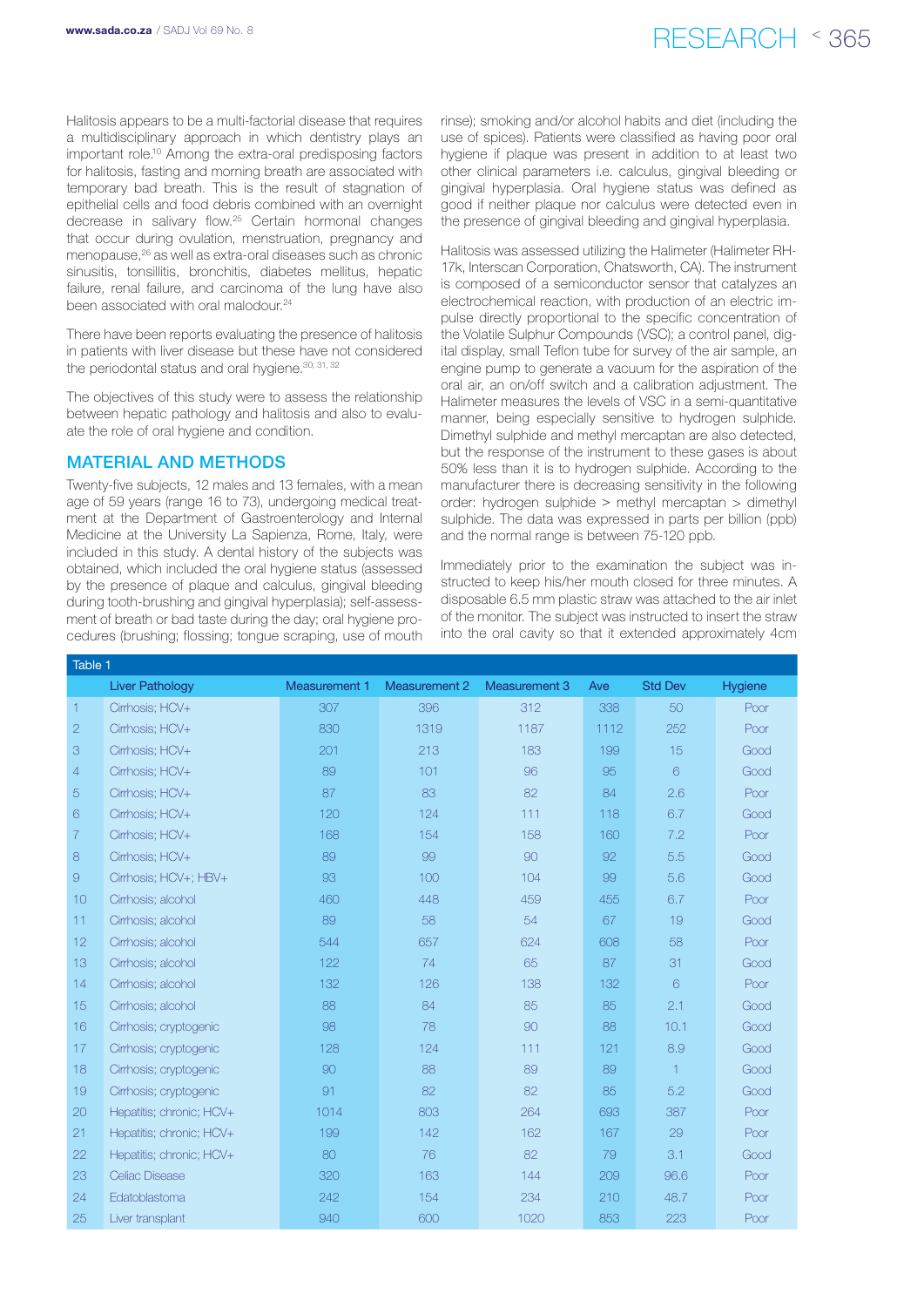intraorally, ensuring that there was no contact with palate, teeth, tongue or cheeks. This prevented aspiration of substances such as saliva, blood and epithelial cells that could interfere with the quantification of VSC. A sample of air was aspirated through the plastic straw by the pump at 1500 mL/ min and then passed through the sensor which registered the levels of VSCs. The assessment lasted 10 seconds and the patient was instructed not to breathe through either the nose or mouth during the sampling. The peak value attained was recorded in ppb by direct readings from the analog scale of the monitor. The process was repeated three times, with a one minute interval during which the subject kept the mouth closed. The mean value of the three readings was calculated and correlated with the level of the oral hygiene status using PROC GENMOD in the SAS package (SAS Institute, Cary, North Carolina, version 9.1).

## **RESULTS**

Twenty patients (80%) had hepatitis cirrhosis, 8%, chronic hepatitis C, 4% a hepatoblastoma, 4% had received a liver transplant, and 4% presented celiac disease. Of the patients with hepatic cirrhosis, 20% were crypto genetic, 30% were post-alcoholic and the remaining 50% had suffered from hepatitis C.

Table 1 illustrates the pathology, the associated halimeter values expressed in ppb and the status of oral hygiene.

Thirteen patients, i.e. 52%, had a mean VSC within normal values (75-120 ppb). Twelve subjects (48%) presented with halitosis and with escalated VSC values that ranged from 132 to 1112 ppb. However, no significant correlation was found between hepatic pathology and halitosis (Table 2). The strongest correlation was found between oral hygiene levels and halitosis (p< .001) (Table 3 & 4).

Forty eight percent of the patients, regardless of the type of hepatic pathology, had poor oral hygiene with severe plaque deposits, calculus and the presence of gingival bleeding. Poor oral hygiene levels were strongly correlated with high values of VSC (Table 5). The remaining 52% exhibited good hygiene and normal VSC values.

## **DISCUSSION**

Halitosis has a complex multifactorial etiology. Researchers have suggested that 85-90% of patients with halitosis have an oral condition, whilst the remaining 10% have a non-oral origin.14 Systemic diseases i.e. diabetes mellitus, chronic renal failure, cirrhosis of the liver) are often associated with halitosis.27 Furthermore, medication i.e. chemotherapeutic drugs, psychiatric drugs and dimethylsulphide oxide may aid in the production of halitosis.<sup>28, 29</sup>

Methyl mercaptan has been isolated from the urine of a patient with massive hepatic necrosis and hepatic coma with fetor hepaticus, a condition seen in portal hypertension where portosystemic shunting allows mercaptans to pass directly into the lungs. This is a late sign in liver failure. Other possible causes are the presence of ammonia and ketones in the breath. Many authors have speculated that the odour may be a mixture of mercaptans and dimethyl disulphide.<sup>30</sup> Together with cysteine, methionine is one of two sulphurcontaining proteinogenic amino acids. Its derivative S-adenosyl methionine (SAM) serves as a methyl donor. Methionine plays a role in the biosynthesis of cysteine, carnitine, taurine and lecithin.

| Table 2: The relation between the hepatic pathology and halitosis |           |    |
|-------------------------------------------------------------------|-----------|----|
|                                                                   | Halitosis |    |
| Hepatic pathology                                                 | Yes       | Nο |
| Cirrhosis and HCV+ or Hepatitis chronic and HCV+<br>(Group 1)     | 6         | 6  |
| Cirrhosis and alcohol or Cirrhosis and<br>cryptogenic (Group 2)   | З         |    |
| Epatoblastoma, Celiac disease, and Liver transplant<br>(Group 3)  |           | 2  |

| <b>Table 3:</b> The relation between the hepatic pathology and halitosis |                  |    |  |
|--------------------------------------------------------------------------|------------------|----|--|
|                                                                          | <b>Halitosis</b> |    |  |
| <b>Hygiene</b>                                                           | <b>Yes</b>       | N٥ |  |
| Good                                                                     |                  | 12 |  |
| Poor                                                                     |                  |    |  |

| <b>Table 4:</b> Logistic regression analysis of halitosis on the hepatic<br>pathology and hygiene |              |               |                            |         |
|---------------------------------------------------------------------------------------------------|--------------|---------------|----------------------------|---------|
| Variable                                                                                          |              | Odds<br>ratio | 95% confidence<br>interval | P-value |
| <b>Hepatic</b>                                                                                    | Group 2 vs 1 | 0.625         | 0.033-11.946               | 0.49    |
| pathology                                                                                         | Group 3 vs 1 | 0.052         | $0.002 - 1.585$            | 0.10    |
| Hygiene                                                                                           | Poor vs Good | 90.984        | $4.907 - 1000$             | റ ററാ   |

| <b>Table 5:</b> The relation between the VSC and hygiene |         |      |  |
|----------------------------------------------------------|---------|------|--|
|                                                          | Hygiene |      |  |
| VSC (ppb)                                                | Good    | Poor |  |
| Good                                                     | $11 -$  |      |  |
| Poor                                                     |         |      |  |

In the present study mercaptans were present in the breath of cirrhotic patients to approximately double the levels seen in normal subjects. This increase is probably due to two sources: the mercaptans formed by bacterial action in the intestine bypass the liver through shunts present in cirrhotic patients, and those formed in the process of cellular thiol metabolism, which the liver is unable to further metabolise.<sup>31</sup>

The liver also plays a major role in the utilization of fatty acids via the hepatic artery from fat deposits or other tissues via the portal vein from the intestinal tract. Hepatic disease causes damage or loss of liver tissue and may result in the accumulation of valeric acid, isovaleric acid and propionic acid as well as amines (putrescin and cadaverin, indole and skatole) all of which are components of halitosis.<sup>16</sup>

Sjogren's syndrome may also be considered one of the extra-hepatic manifestations of HCV.<sup>35,36</sup> Xerostomia causes plaque retention, and when combined with the stagnation of food debris, may generate halitosis.

This study further confirmed that poor oral hygiene was associated with halitosis. 37,38

## **CONCLUSION**

Within the limitation of this study, high values of VSC, and therefore halitosis, correlated with poor oral hygiene. No significant correlation was found between high VSC values and the presence of hepatic disease. Further research is needed to expand knowledge about halitosis using larger numbers of patients and controls.